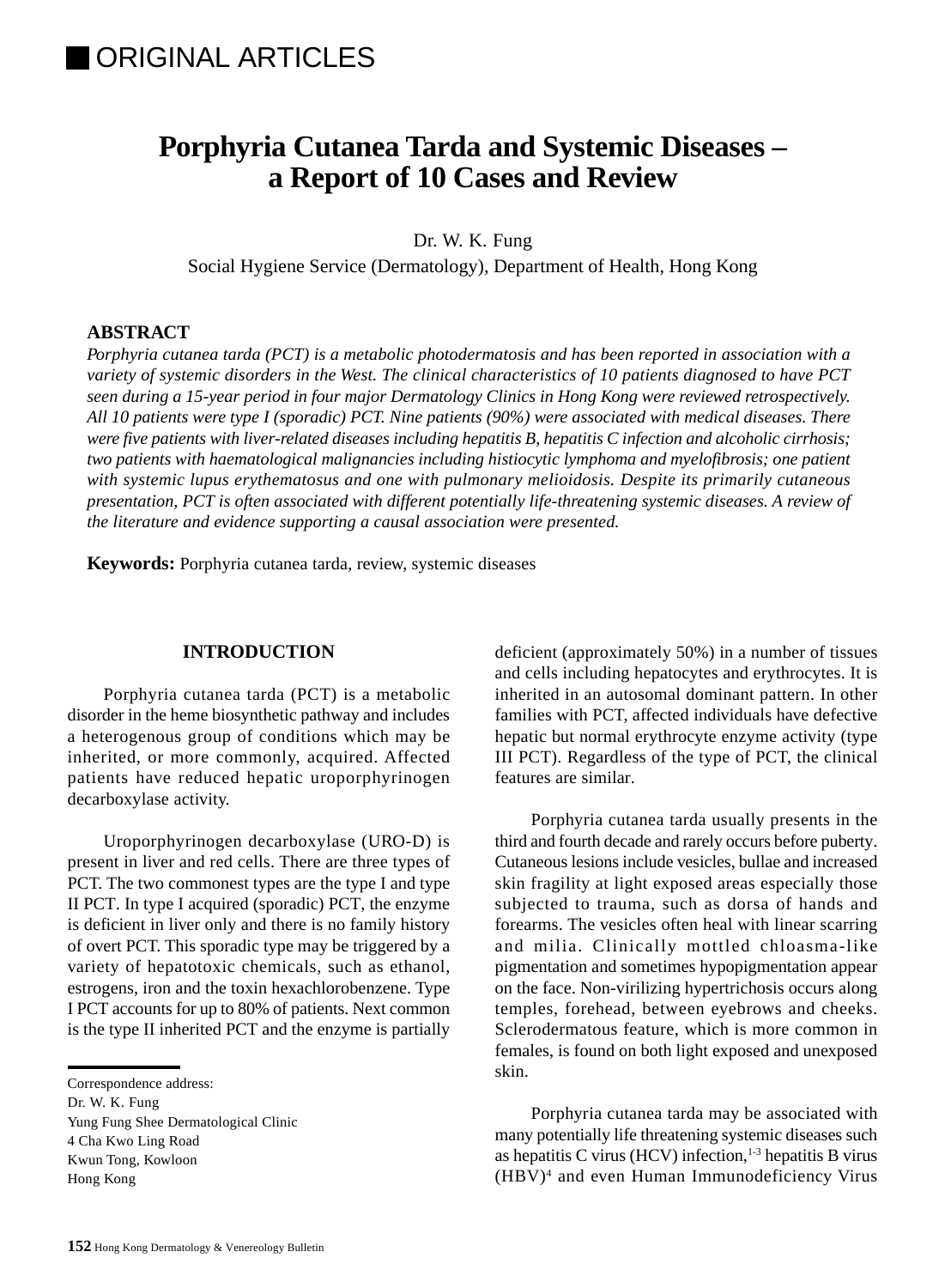(HIV) infection.<sup>5</sup> Connective tissue disorders including systemic lupus erythematosus (SLE),<sup>6</sup> discoid lupus erythematosus  $(DLE)^7$  and subacute lupus erythematosus (SCLE)8 have been reported in patients with PCT. PCT has also been associated with a variety of neoplastic disorders such as lymphoma,9,10 hairy cell leukaemia11 and hepatocellular carcinoma.12 The demographic data, clinical presentations, laboratory results and the associations with other systemic diseases of 10 patients suffering from PCT were presented. A review and comparison with previously reported series of patients with PCT were made.

### **PATIENTS AND METHODS**

Patients diagnosed with porphyria cutanea tarda in four major Dermatology Clinics during a 15-year period, from 1982 to 1997, were reviewed retrospectively. The involved clinics included Sai Ying Pun Dermatological Clinic, Yaumatei Dermatological Clinic, Tuen Mun Dermatological Clinic and Li Ka Shing Dermatological Clinic. A total of 10 Chinese adult patients were diagnosed.

The diagnosis of PCT was suggested by the clinical history and confirmed biochemically by the abnormal porphyrin profile. Relevant history such as social history of alcohol drinking, past medical health and previous medications were included as to identify any possible precipitating causes. The clinical features included the appearance of vesicles, blisters, atrophic scars and milia on sun-exposed areas, the presence of pigmentary changes, non-virilizing hypertrichosis or sclerodermoid plaques. Skin biopsy on the vesicles was performed in each patient. The characteristic features were cell-poor subepidermal blisters with festooning of the dermal papilla, and a periodic acid-schiff positive, diastaseresistant, hyaline material around the thickened papillary vessels of the affected skin. Solar elastosis was a common but non-specific feature.

Further tests for porphyria included spot urine for porphyrin and ratio of spot urine porphyrin/spot urine creatinine. The diagnosis of PCT in each patient was then confirmed by identifying the characteristic pattern of increased uroporphyrin and 7-carboxylporphyrin in urine and increased isocoproporphyrin and 7 carboxylporphyrin in stool.

Blood tests for screening of associated systemic diseases included complete blood picture (CBP), liver/ renal function tests (L/RFT) and iron/ferritin for serum iron status. Viral screening included serum HBV, HCV and antibody to HIV 1 and 2. Routine chest X-ray was taken. Further tests were only offered if they were clinically indicated, such as pseudomonas pseudomallei antibody in a case with melioidosis (patient 2). Liver biopsies were performed in patient 3 and 6. Lymph node and bone marrow biopsies were performed in patient 6. Finally, ultrasonography of liver was performed if there was biochemical evidence suggestive of spaceoccupying lesions or cirrhosis.

### **RESULTS**

All 10 patients were adult Hong Kong Chinese, and there were six men and four women. The mean age at diagnosis was 47.9 years (range: 24-66 years). All of them were of type I sporadic (acquired) PCT. Concerning the initial presentation, vesicular formation on sun-exposed areas was the commonest feature (6/10), hyperpigmentation was the second commonest  $(4/10)$ , followed by hypertrichosis  $(3/10)$  and skin fragility (3/10). The initial cutaneous manifestations, the clinical course and the relevant social history were shown in Table 1. Six patients had abnormal liver function tests with an increase in parenchymal enzymes. Iron was an important precipitating factor and seven patients had evidence of iron overload. Viral screening and other relevant results were listed in Table 2.

Nine out of 10 patients had other underlying medical diseases (Table 3). Five of them had liverrelated diseases: two had HCV (patient 1 and 4), two had HBV infections (patient 3 and 10) and one had alcoholic liver cirrhosis (patient 5). Two other patients were diagnosed to have haematological malignancies: histiocytic lymphoma (patient 6) and myelofibrosis (patient 7). Patient 2 had melioidosis of the lung and patient 9 had SLE. Only one out of 10 patients (patient 8) had no associated systemic medical disease. Six patients were diagnosed to have PCT and other medical diseases simultaneously. Three patients developed PCT years after the diagnosis of associated conditions. A summary of systemic associations with PCT and the time interval between diagnoses were shown in Table 3.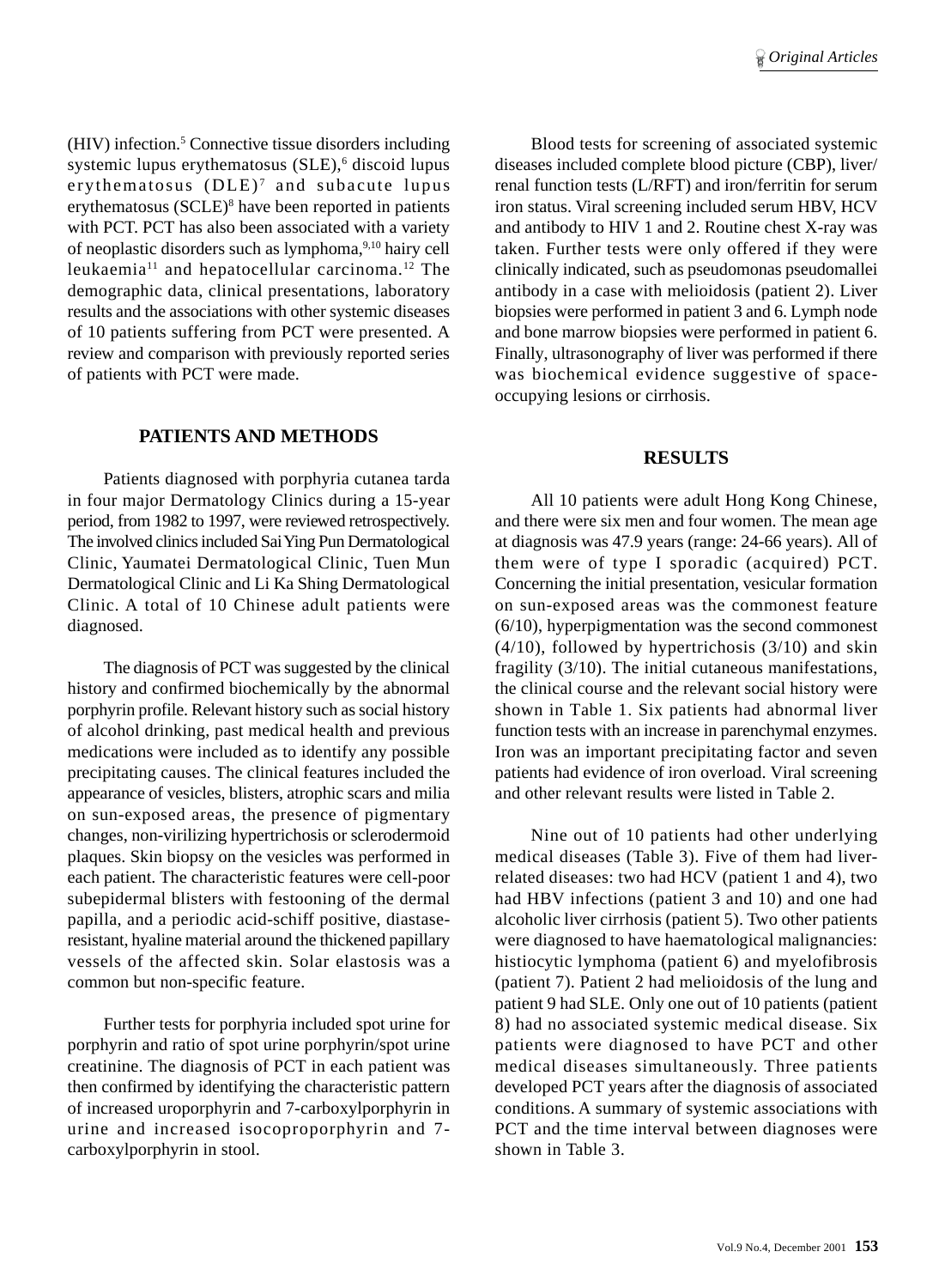| <b>Patient</b>     | <b>Initial presenting features</b>                                                                                                                                             | <b>Other features</b>                                                                                  | <b>Possible precipitating factors</b>                                  |  |
|--------------------|--------------------------------------------------------------------------------------------------------------------------------------------------------------------------------|--------------------------------------------------------------------------------------------------------|------------------------------------------------------------------------|--|
| Patient 1<br>M/49  | Photosensitive vesicles on<br>sun-exposed area of forearms,<br>hands, face and upper chest                                                                                     | Hypertrichosis<br>Generalized<br>hyperpigmentation<br>(no skin fragility)                              | Ex-intravenous drug addict<br>Chronic alcoholic<br>$\bullet$           |  |
| Patient 2<br>F/66  | Photosensitive vesicles on<br>$\bullet$<br>extensor aspect of both<br>forearms and hands<br>Skin fragility<br>$\bullet$                                                        |                                                                                                        | Antibiotics-related<br>$\bullet$                                       |  |
| Patient 3<br>M/41  | Recurrent episodes of blisters<br>٠<br>on sun-exposed areas of both<br>forearms and hands                                                                                      | Hypertrichosis<br>Skin fragility<br>(No hyperpigmentation)                                             | Chronic alcoholic                                                      |  |
| Patient 4<br>M/46  | Diffuse hyperpigmentation on<br>$\bullet$<br>face, trunk and limbs                                                                                                             | Hypertrichosis<br>$\bullet$<br>(No vesicles)<br>$\bullet$<br>(No skin fragility)<br>$\bullet$          | Chronic alcoholic<br>$\bullet$                                         |  |
| Patient 5<br>M/64  | Hyperpigmentation over the<br>$\bullet$<br>body<br>Hypertrichosis on the face<br>٠                                                                                             | (No vesicles)<br>$\bullet$<br>(No skin fragility)<br>$\bullet$                                         | Chronic alcoholic<br>$\bullet$<br>Intravenous drug abuser<br>$\bullet$ |  |
| Patient 6<br>F/45  | Hyperpigmentation on face $\&$<br>$\bullet$<br>upper limbs and hypertrichosis<br>around eyebrows<br>Anorexia, subjective weight<br>loss, ascites and bilateral ankle<br>oedema | Peripheral neuropathy<br>$\bullet$<br>of both lower limbs<br>Peritonitis<br>(No vesicles)<br>$\bullet$ |                                                                        |  |
| Patient 7<br>F/66  | Hypertrichosis<br>$\bullet$<br>Hyperpigmentation<br>$\bullet$                                                                                                                  | (No vesicles)<br>$\bullet$                                                                             |                                                                        |  |
| Patient 8<br>M/24  | Photosensitive vesicles on<br>$\bullet$<br>upper limbs<br>Skin fragility<br>$\bullet$                                                                                          |                                                                                                        | Chronic alcoholic<br>$\bullet$                                         |  |
| Patient 9<br>F/40  | Photosensitive vesicles on<br>$\bullet$<br>sun-exposed area of upper<br>limbs, face and neck<br>Arthralgia of small joints<br>$\bullet$<br>of hands                            |                                                                                                        |                                                                        |  |
| Patient 10<br>M/38 | Photosensitive vesicles on<br>$\bullet$<br>forearms, hands<br>Skin fragility<br>٠                                                                                              |                                                                                                        | Chronic alcoholic<br>$\bullet$                                         |  |

**Table 1. An overview of demographic data, clinical details and social history**

# **DISCUSSION**

The mean age of our patients was 47.9 years, which conformed to global findings with the highest incidence in the middle-age group. The male to female ratio was 6:4. In all 10 patients, there were no family history of porphyria and all belonged to the type I sporadic (acquired) PCT. Sporadic PCT usually presents late in life, but age of onset has been shown to be significantly lower in people who developed the metabolic abnormality in association with HCV and/or HIV infection.1,5 In this study the onset of PCT in the two HCV-positive patients (patient 1 and 4) were at 49 and

46 years respectively, while the mean age of onset for the eight HCV-negative patients was 48 years.

Hypertrichosis was noted in 6 out of 10 patients which was the commonest clinical feature in this series, paralleled by vesicles or bullae (6/10), and followed by hyperpigmentation (4/10). The incidence of hypertrichosis was unexpectedly high as vesicles and blisters had been more frequently reported. Vesicles or blisters never appeared in four patients in our series. Hyper-pigmentation was not an uncommon clinical feature. It was the initial presenting complaint in three patients. This illustrated that PCT could present in many different ways.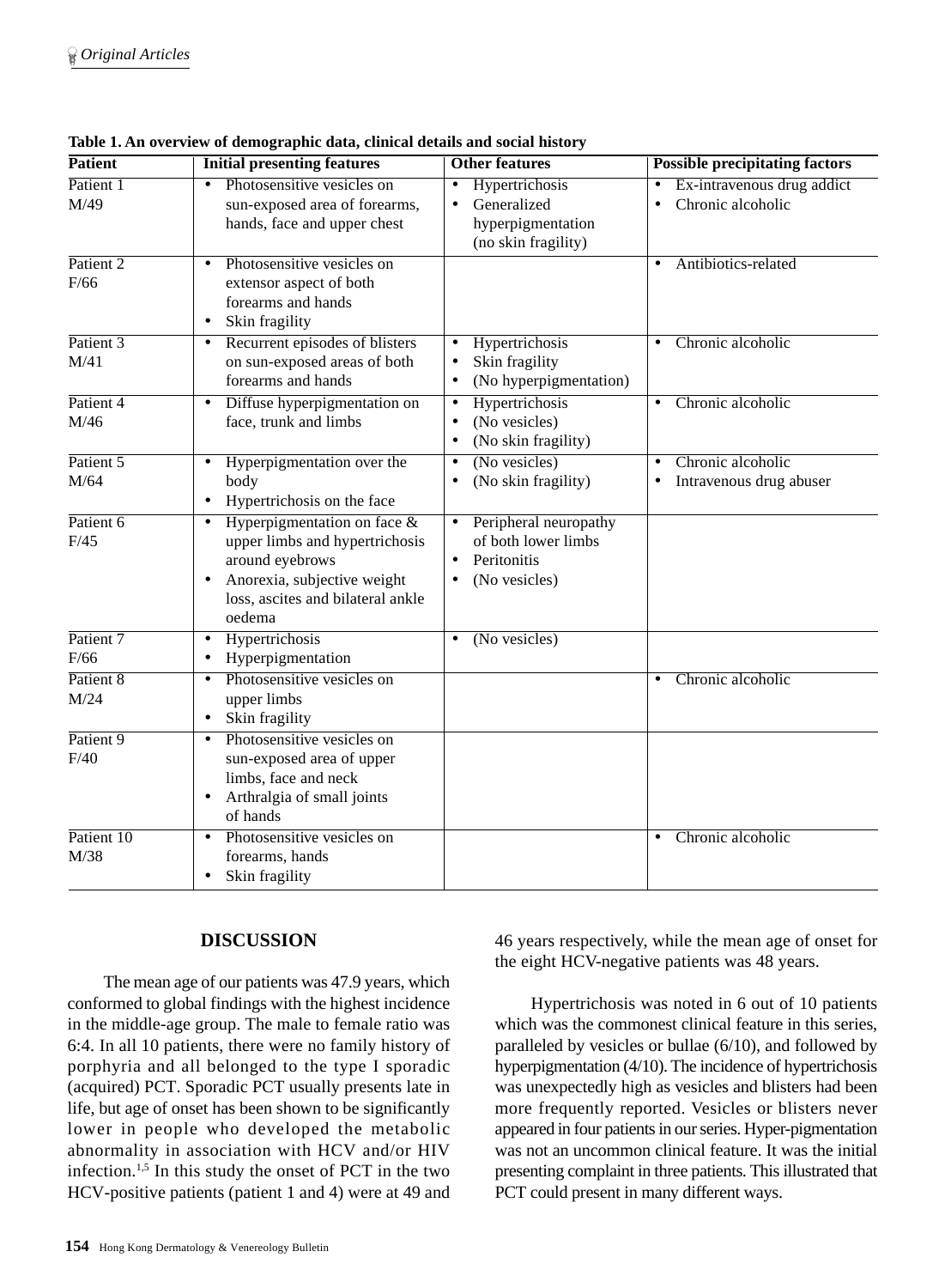| <b>Patient</b>       | <b>LFT</b> | <b>Serum ferritin</b> | Virology<br><b>HBV HCV HIV</b> | <b>Miscellaneous</b>                                    |
|----------------------|------------|-----------------------|--------------------------------|---------------------------------------------------------|
| Patient 1            | Abnormal   | Increased             | $-7+7-$                        |                                                         |
| Patient <sub>2</sub> | Normal     | Increased             | $-/-/-$                        | Pseudomallei antibody: 1/160                            |
| Patient 3            | Normal     | Increased             | $+$ / - / -                    | USG: normal                                             |
|                      |            |                       |                                | Liver biopsy: increased iron deposit,<br>grade $3/4$    |
| Patient 4            | Abnormal   | Normal                | $-7+7-$                        |                                                         |
| Patient 5            | Normal     | Normal                | $-/-/-$                        |                                                         |
| Patient 6            | Abnormal   | Increased             | $-/-/-$                        | Liver biopsy: increased iron deposit                    |
|                      |            |                       |                                | Bone marrow biopsy: mild erythroid<br>hyperplasia       |
|                      |            |                       |                                | Impaired xylose absorption test                         |
| Patient 7            | Abnormal   | Increased             | $-/-/-$                        | Liver biopsy: increased iron deposit,<br>$3/4$ in grade |
| Patient 8            | Abnormal   | Increased             | $-/-/-$                        |                                                         |
| Patient 9            | Normal     | Normal                | $-/-/-$                        | ANA: homogenous, $>1/320$                               |
|                      |            |                       |                                | AntidNA: -ve<br>AntiENA: Anti-Ro+ve                     |
| Patient 10           | Abnormal   | Increased             | $+$ / - / -                    |                                                         |

#### **Table 2. Summary of biochemical profiles**

**Table 3. Summary of systemic associations with PCT**

| <b>Patient</b> | Age at PCT<br>diagnosis (year) | Age at diagnosis of associated<br>disease (year) | Interval between diagnosis of PCT and<br>associated disease (year) |
|----------------|--------------------------------|--------------------------------------------------|--------------------------------------------------------------------|
| Patient 1      | 49                             | DM: 45                                           | DM: -4                                                             |
|                |                                | HCV: 49                                          | HCV: 0                                                             |
| Patient 2      | 66                             | DM: 59                                           | $DM: -7$                                                           |
|                |                                | Thyrotoxicosis: 62                               | Thyrotoxicosis: -4                                                 |
|                |                                | Melioidosis: 64                                  | Melioidosis: -2                                                    |
| Patient 3      | 41                             | HBV:41                                           | HBV:0                                                              |
| Patient 4      | 46                             | HCV: 46                                          | HCV: 0                                                             |
| Patient 5      | 64                             | Alcoholic cirrhosis: 59                          | Alcoholic cirrhosis: -5                                            |
| Patient 6      | 45                             | Histiocytic lymphoma: 45                         | Histiocytic lymphoma: 0                                            |
| Patient 7      | 66                             | Myelofibrosis: 53                                | Myelofibrosis: -13                                                 |
| Patient 8      | 24                             | Nil                                              |                                                                    |
| Patient 9      | 40                             | <b>SLE: 40</b>                                   | SLE: 0                                                             |
| Patient 10     | 38                             | <b>HBV</b> : 38                                  | HBV:0                                                              |

Although the main clinical symptoms of PCT are cutaneous, it is in the liver where the metabolic abnormality lies. The increased amount of uroporphyrin, which is characteristic of the condition, originates in the liver. An iron-dependent hepatic abnormality involving the oxidative stress is fundamental in the development of disease.<sup>11</sup> Therefore sporadic PCT should be regarded as a hepato-cutaneous syndrome in which two different oxidative tissue-damaging reactions operate. In this series, there were five PCT patients associated with liver disease: two had HCV infection, two had HBV infection and one had alcoholic cirrhosis. The incidence of HCV infection associated with PCT varied from 18% to 91% in Western studies.<sup>1,4,11</sup> In general, many studies quoted the figure of more than

50%.15 The incidence of HBV infection was much lower, usually reported from 29% to 41%.<sup>1,4,11</sup> Navas et al. reported that the frequency of past HBV infection (41%) in PCT patients is approximately half than that of past HCV infection (91%).<sup>4</sup> Our study showed an equal incidence of these two viruses infections. This finding is striking because HBV is a more infectious agent than HCV. Secondly, the prevalence of HBV  $(9.6\%)^{12}$  in the general population is much higher than that of HCV  $(0.5\%)$ <sup>13</sup> in Chinese. Because HCV and HBV infections are common in patients with PCT and these patients may be asymptomatic for liver disease and only 50% have abnormal liver function tests, it is strongly recommended that screening for HCV and HBV infections should be done in all patients with PCT.<sup>14</sup>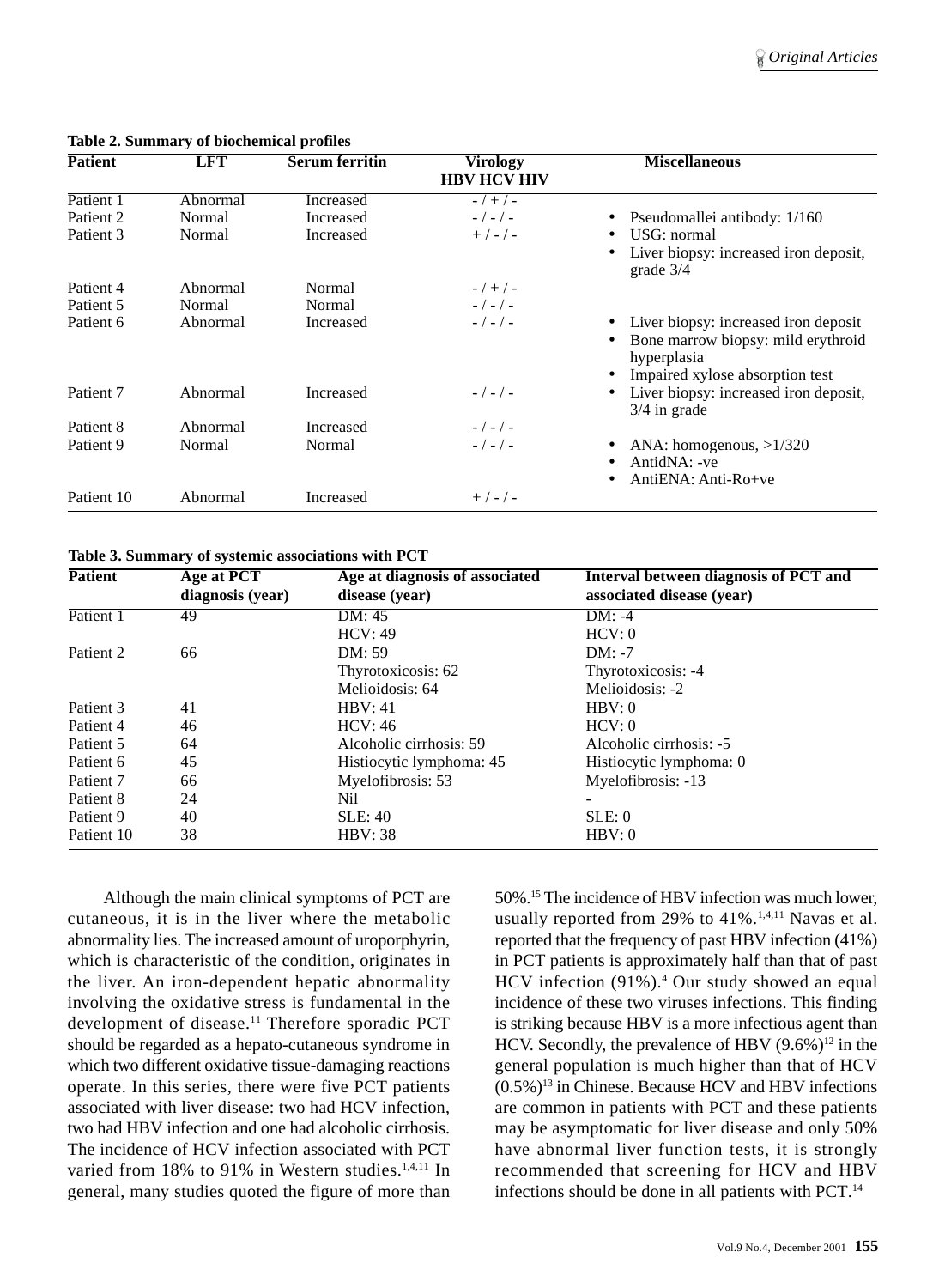The two HCV positive patients (patient 1 and 4) both had very high levels of γGT of at least ten times normal and a moderate increase in liver parenchymal enzymes (Table 2). All the other HCV negative patients did not have such a significant degree of biochemical liver derangement even though some of them were chronic alcoholic. This phenomenon has also been reported in other studies.1,2 De Castro et al. showed that liver enzymes levels including γGT, ALT and AST, in patients with PCT associated with HCV antibodies were higher than in patients with PCT who had no HCV antibodies.2 Cribier et al. reported the same finding and detected HCV RNA in all their HCV-positive patients.<sup>1</sup> The presence of HCV RNA in the serum reflects active replication of the virus, accounting for the abnormal liver biochemistry. Although HCV RNA were not checked in the two HCV positive patients, they were likely to be positive as suggested by the grossly abnormal liver function tests. However, there was no correlation between the severity of the viral disease and the manifestations of PCT. Most observations argued against HCV being a direct and sufficient causative factor in PCT and were in favour of the predisposition of some individuals to develop PCT, once infected. The mechanism of action of HCV on PCT is unknown. Various hypothesis have been proposed: (1) HCV could decrease the activity of URO-D in the liver, $2(2)$  a URO-D inhibitor could be produced by the damaged liver cells<sup>15</sup> or by the excess of hepatocellular iron,<sup>16</sup> and (3) immunologic mechanisms could be implicated,<sup>16</sup> but autoimmunity is not frequent in a large series of patients with HCV infection.<sup>17</sup>

Iron is also often considered as a precipitating factor for PCT. In most cases of either familial or sporadic PCT, abnormally high tissue iron stores can be demonstrated, particularly in liver cells. Seven patients developed markedly elevated serum ferritin and three of them also had increased iron deposit in liver tissue (Table 2). Similar results have been found in 30/ 38 (79%) PCT patients by Siersema et al.18 The incidence of siderosis varied between 72% and 91% in patients with PCT.<sup>18</sup> Iron had been shown to mediate the generation of active oxygen species for the oxidation of porphyrinogens to porphyrins.19 Increased concentration of iron are metabolized from ferritin in a pro-oxidant form and are capable of interacting with cellular free radical reactions. The precipitating agents could trigger off oxidative stress reactions in which iron may then participate as a catalyst. Iron plays a central role in the mechanism of PCT by (1) interacting with the

environmental precipitating factors that have been discussed above, (2) potentiating synergistically their porphyria-inducing effect, (3) mediating the oxidative stress process for the formation of uroporphyrin, and (4) producing the long-lived inhibitor of the decarboxylase.

Porphyria cutanea tarda has been reported in association with a variety of myeloproliferative and lymphoproliferative disorders, suggesting a possible association between these conditions. Two patients (patient 6 and 7) in our series were diagnosed with histiocytic lymphoma and myelofibrosis respectively. The former patient (patient 6) developed PCT simultaneously and died soon after porphyria and peripheral neuropathy became clinically evident. The lymphoma of this patient was complicated by syndrome of inappropriate anti-diuretic hormone (SIADH) and peripheral neuropathy, both of these are well known paraneoplastic phenomena of lymphoma. The symptoms of PCT developed when her lymphoma was at an advanced stage suggesting that PCT might be a third paraneoplastic manifestation. PCT developing in the latter stages of haematologic malignancy had been described in previous reports, suggesting that PCT might be a poor prognostic indicator in this group of patients.20 The possible explanations as to why PCT could have been precipitated include the malignancy itself, its treatment or alternatively factors that were independent of the hematological disturbance, such as susceptibility to iron overload, viral infection or alcohol excess.20

Melioidosis varies from subclinical infection to fulminating disease with multiple organ involvement. Although endemic in South-East Asia and northern Australia, it is rare in our locality. The linkage may be purely incidental but it may not be the case regarding the rarity of both melioidosis and PCT in the territory. The possible association between melioidosis and PCT in this patient may be related to iron overload. Iron is often considered as a precipitating factor that occupies a central and strategic role in the pathogenesis of PCT. As mentioned previously, viral infection may sensitize the liver to the toxic effects of iron. Bacterial infection like melioidosis in this patient may also have a sensitizing effect as seen in viral infection, although the cause of iron overload is unknown.

The association of SLE with PCT had been reported in many studies. Gibson reported that 15 out